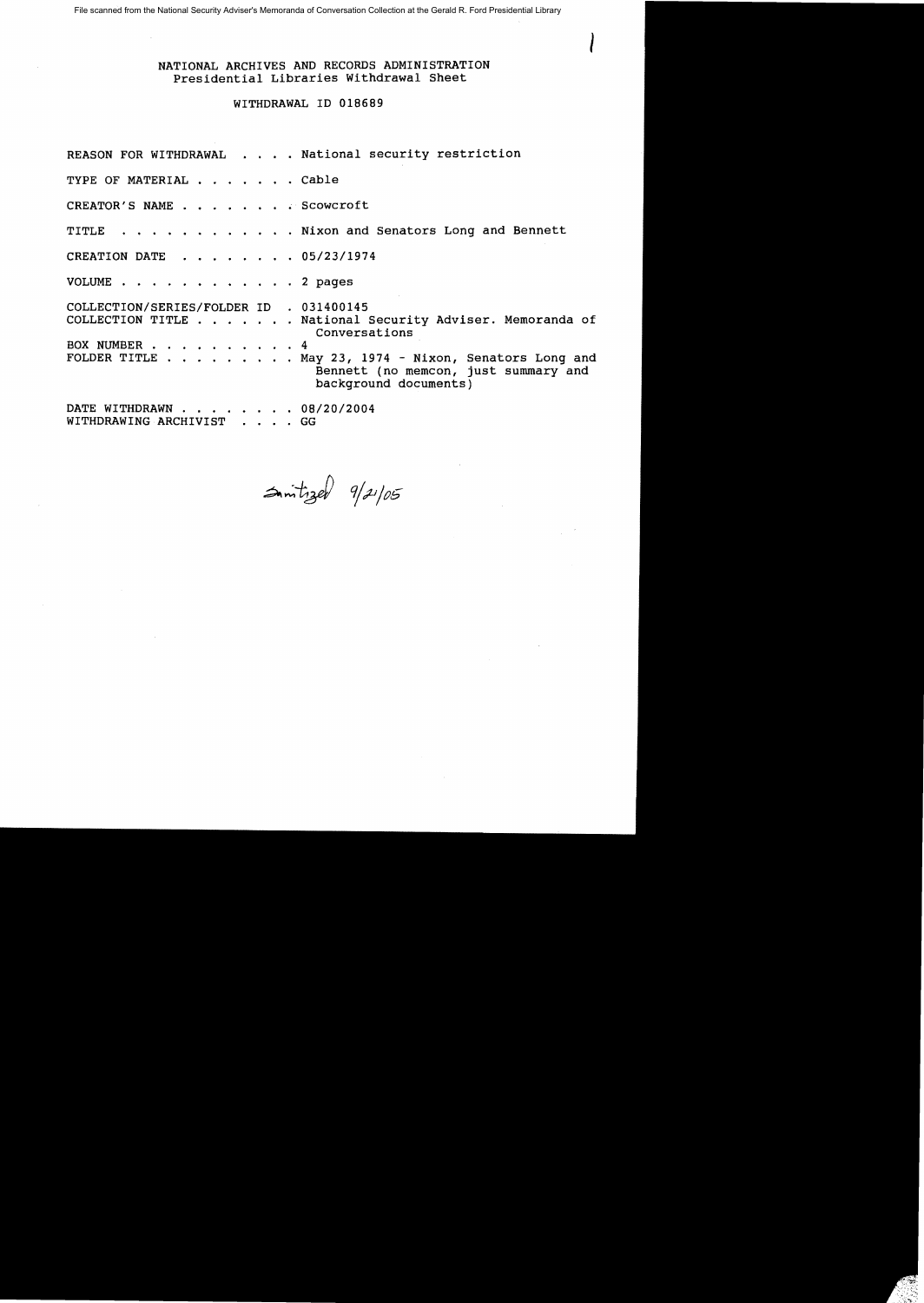|  |  |  |  | /-4-pproved For Release 2005/09/21 : NLF-MUG-4-5-1 |  |  |  |  |  |  |
|--|--|--|--|----------------------------------------------------|--|--|--|--|--|--|
|--|--|--|--|----------------------------------------------------|--|--|--|--|--|--|

| त                            | ******* |                     | $-1 - 8 - 5 - 6 - 8 - 7 - 2$ |                             |
|------------------------------|---------|---------------------|------------------------------|-----------------------------|
| <u>ND IMMED</u>              |         |                     |                              |                             |
| THE SITUATION                | RUOM    |                     |                              | $\sim$                      |
| TO AMCONSUL JERUSALEM        |         |                     |                              |                             |
| $5E$ $6R$ $E$ $T$ $VIA$<br>ন |         |                     |                              | SENSITIVE EYES ONLY WH41483 |
| TOHAK298                     |         | $\bullet$<br>$\sim$ |                              | $\sim$                      |
|                              |         |                     |                              |                             |

PLEASE DELIVER TO BREMER/RODMAN FOR THE SECRETARY

MAY 23,1974

TO: JERRY BREMER/ PETER ROOMAN FOR SECRETARY KISSINGER FROM: BRENT SCOWCROFT

BREAKFAST THIS MORNING WITH LONG AND BENNETT WENT VERY WELL. THEY AGREED TO BEGIN MARK-UP OF THE TRADE BILL IMMEDIATELY FOLLOWING MEMORIAL DAY RECESS, IF YOU WOULD START WORKING WITH JACKSON TO ATTEMPT TO RESOLVE TITLE IV IMMEDIATELY FOLLOWING YOUR RETURN. THERE WAS NO DISCUSSION REGARDING THE CHARACTERISTICS OF A COMPROMISE ON JACKSON-VANIK. LONG INDICATED HIS FEELING THAT THERE HAS BEEN SOME EROSION OF SUPPORT FOR JACKSON-VANIK AND HE SAID THAT THE SQVIET PARLIAMENTARY DELEGATION MEMBERS HAD MADE A VERY GOOD IMPRESSION IN DISCUSSIONS WITH HIS COMMITTEE ON THE JEWISH IMMIGRATION ISSUES. (REPORTS FROM SIMILAR MEETINGS WITH SENATE FOREIGN RELATIONS COMMITTEE ARE THAT DISCUSSIONS ON THIS SUBJECT WENT BADLY AND THE SOVIETS MADE A VERY UNFAVORABLE IMPRESSION.)

2. AS I AM SURE YOU HAVE HEARD, MANSFIELD IN TAKING A TRIP THIS WEEKEND. HE IS STARTING OFF IN PARIS AND LAST NIGHT HE CALLED THE PRESIDENT TO ASK FOR OUR ASSISTANCE IN ARRANGING A COURTESY CALL ON GISCARD. HE TOLD THE PRESIDENT THAT HE WANTED TO TELL GISCARD THAT THE DEMOCRATS WERE SOLIDLY BEHIND THE PRESIDENT ON FOREIGN POLICY. THE PRESIDENT TOLD ME TO CALL KOSCIUSKO-MORIZET AND ENLIST HIS ASSISTANCE AND TO ASK IRWIN TO OFFER TO PUT UP MANSFIELD AT THE RESIDENCE. THIS HAS NOW ALL BEEN ARRANGED. MANSFIELD TOLD ME TO TELL YOU HIS

RECALLED PSN:051502 PAGE 01

TOR:143/22:48Z DTG:232227Z.MAY 74

全物 バル 218

Portun Exem

**DECLASSIFIED.** with

Li<br>Z

 $2462$ 

THORITY

\*\*\*\*\*\*\*S COPV  $\leftarrow$  R  $\leftarrow$  T  $\rightarrow$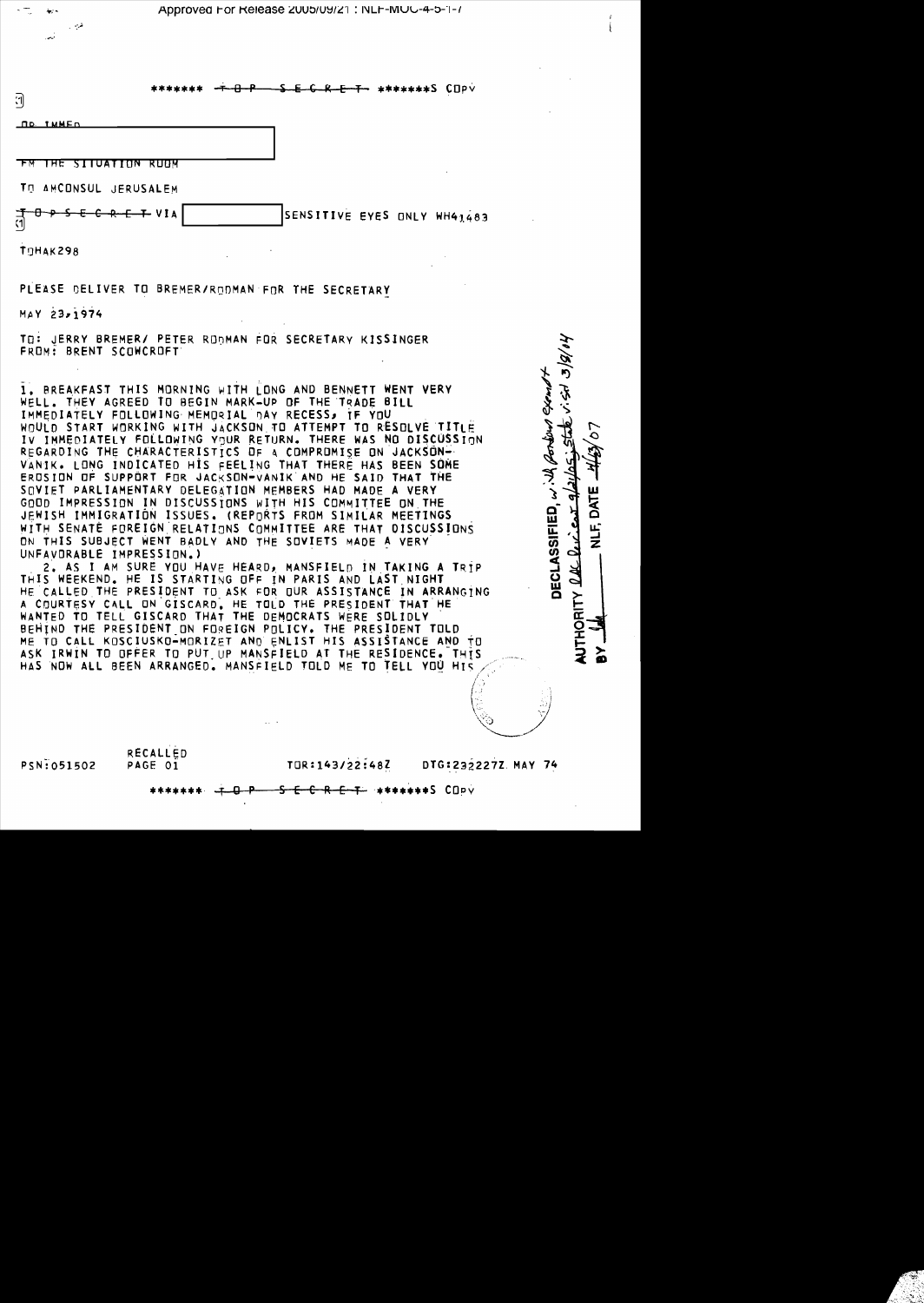## SECRET \*\*\*\*\*\*\*S COPV  $\mathbf{p}$

浙CHEDULE IN THE EVENT HE COULD BE OF ASSISTANCE TO YOU IN ANY WAY. HE WILL BE IN PARIS FRIDAY AND SATURDAY, LONDON ON SUNDAY, AND THE ISLE OF WIGHT ON MONDAY, RETURNING ON TUESDAY.

4. I BRIEFED THE VICE PRESIDENT THIS AFTERNOON AND HE ASKED ME TO SEND YOU HIS REGARDS AND HIS ADMIRATION FOR THE WORK YOU ARE DOING. HE NOTED THE POLLS CITING YOU AS THE MOST POPULAR MAN IN AMFRICA AND HE SAID HE WOULD BE HAPPY TO BE YOUR CAMPAIGN MANAGER.

5. I WILL REPORT SEPARATELY ON THE PRESIDENT'S MEETINGS WITH AZIZ AHMED AND THE SOVIET PARLIAMENTARY DELEGATION.

WARM REGARDS. 426

 $\mathcal{L}_{\text{max}}$  .



PSN:051502

**RECALLED** PAGE 02  $Q = 02$ 

TOR:143/22:48Z

DTG:2322272 MAY 74

 $\theta$   $\theta$   $\theta$ <del>-C R E T </del> ∗\*\*\*\*\*\*\*S COPY E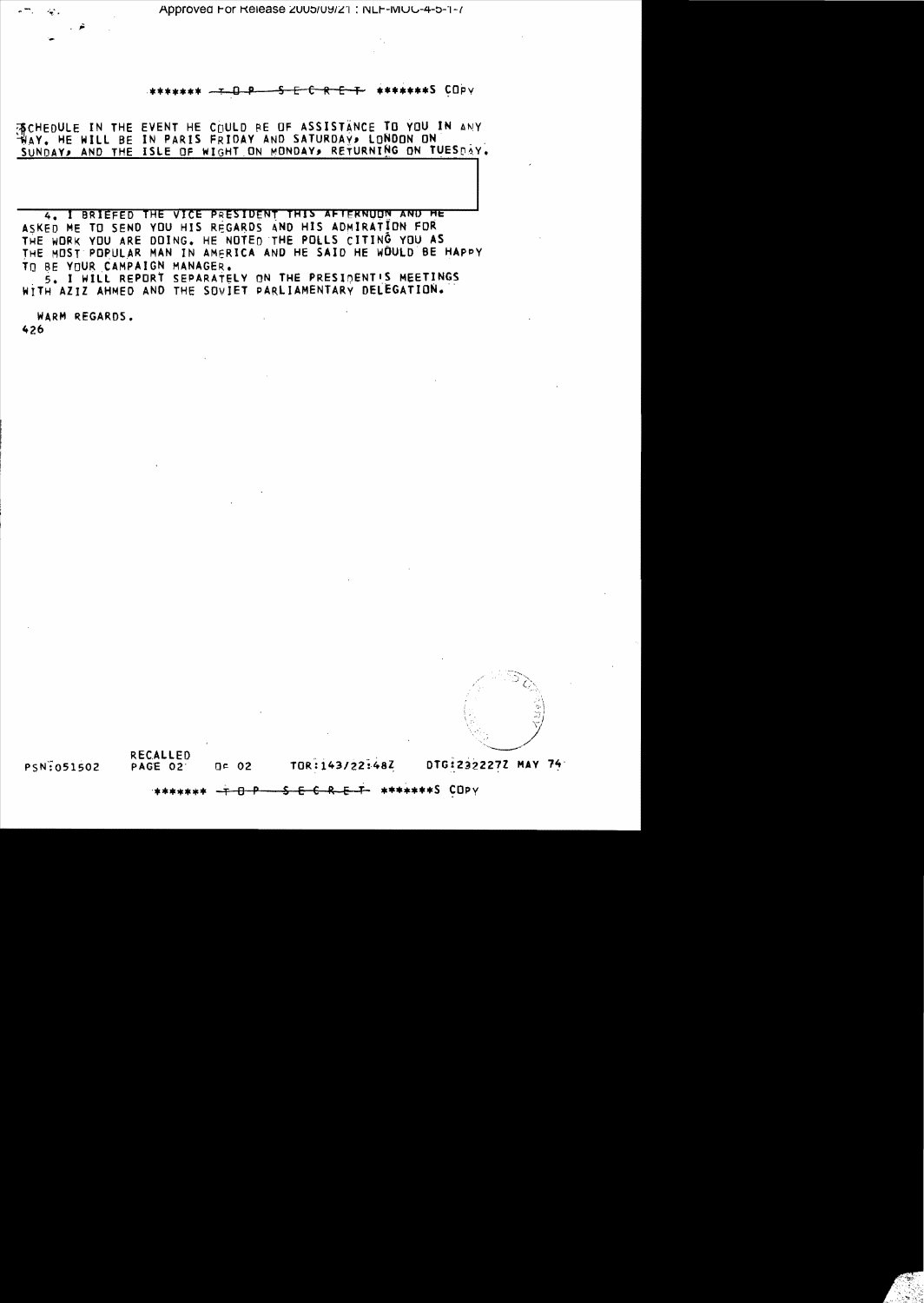يتلب سنية Partin Jen5 memoin file<br>W/regenting cable to HAK on Pres. ludgest and Jong + Tiennett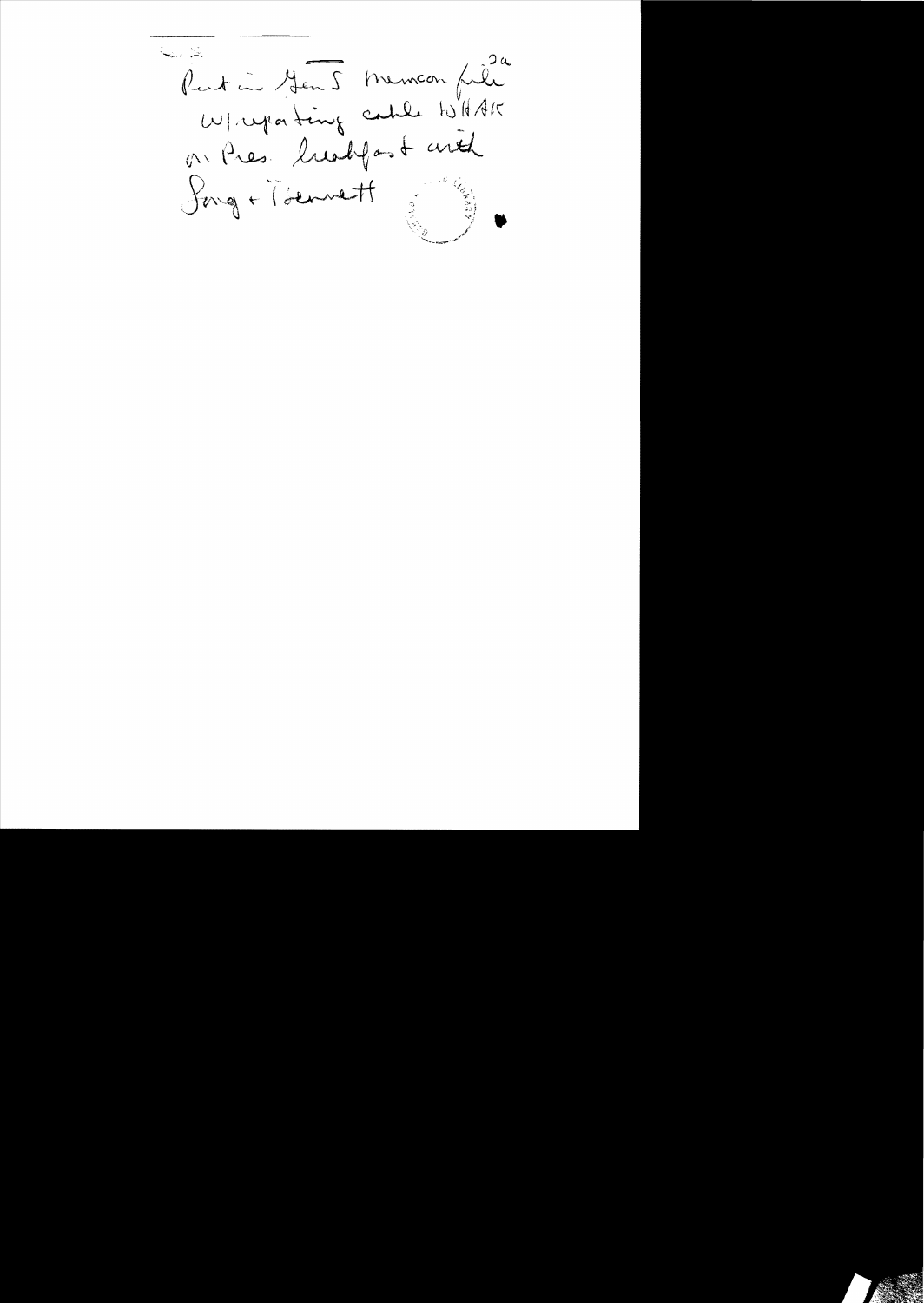## Brent:

The basic problem for the President with Long and Bennett is to get them to move to markup without our being able to promise to deliver a compromise on Title IV. If we were willing to let the Trade Bill die and concentrate on the EXIM legislation, there would be no point in the President's seeing the Senators. (I strongly advise against getting tricky!)

حرا در

So **--** the President must argue for the Trade Bill on grounds of our general foreign policy and our specific interests in liberalized trade and effective negotiations with our trading partners.

Second, he must make the general case against Jackson-Vannik that (1) it is self-defeating in terms of its ostensible goals, (2) it undermines our credibility as a government, (3) it deprives us of important instrumentalities in dealing with the Soviets, since it removes our capacity to use trade policy either for rewards or for punishment, for incentives or pressure, (4) it hurts us economically.

Third, he must make the specific argument that the standards and certifications required by Jackson-Vannik cannot be met.

This being so, there is a possibility of a veto if the bill were passed with Jackson-Vannik (not much of an argument with Long since he will simply refuse markup.)

We will work on a compromise, either with Jackson or with others or both; but we think Long should start markup even before we know the outcome. This will help create a climate in which compromise becomes feasible.

The President should not offer specific language except to say that we would reluctantly accept conditional extension of MFN and continuation of EEIM and our compromise efforts will be in that direction. (I agree with Chuck's formula for Eberle's Sith paragrpah.)

h s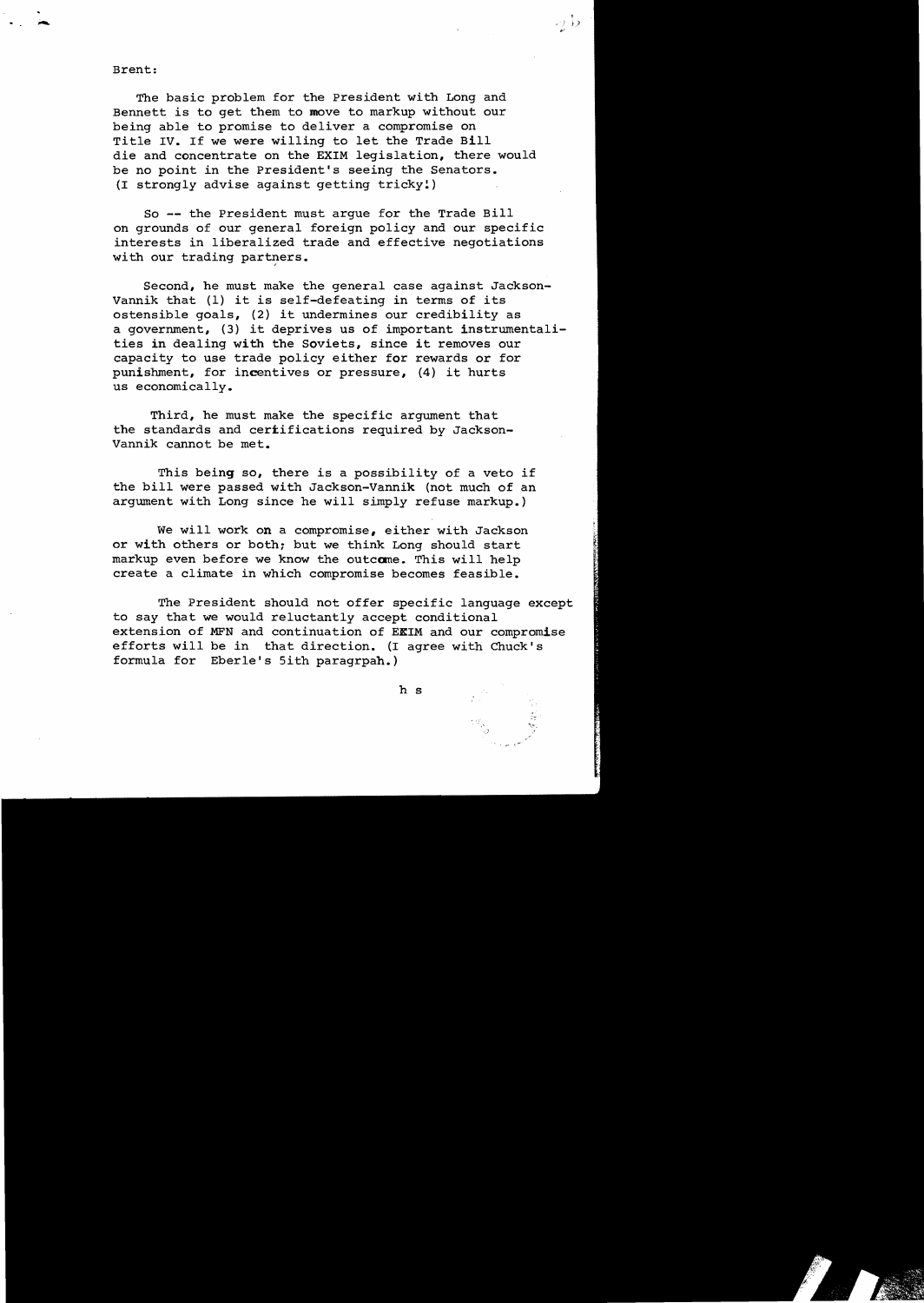## US-SOVIET ECONOMIC LEGISLATION: STATUS REPORT

.' .......

1. Trade Bill. The trade bill remains lodged in Chairman Long's Finance Committee, awaiting a resolution of the Jackson-Vanik question. Long has said that he considers this the main obstacle to markup. There is general acceptance of the proposition that, at this time,<br>the problem can only be resolved by a Kissinger-Jackson compromise. Meanwhile, considerable pressure is developing<br>in favor of a compromise and against the rigid Jackson position. Most recent indications of this trend appeared in Senator Kennedy's decision after his return from the USSR to seek a compromise, and the ADA resolution of this month. The latter calls for a switch from the Jackson-Va The latter calls for a switch from the Jackson-Vanik "ultimatum" to a compromise which provides incentive to the Soviets to permit progress in emigration practices.

It is our estimate that approximately 20 of the 74 original co-sponsors of the Jackson-Vanik resolution are now firmly committed to compromise. Several of these will attract numerous other votes. Those Senators whom we have identified as definitely ready to desert Jackson-Vanik in favor of a compromise are:

| Javits   | Hanson    |
|----------|-----------|
| Dole     | Mathias   |
| Percy    | McGovern  |
| H. Scott | Stevenson |
| Case     | Kennedy   |
| Fannin   | Long      |

Another illustration of the erosion of Jackson-Vanik support was the negative House Banking Committee vote on May 21 on the Ichord amendment (prohibiting Exim loans to the USSR until Jackson-Vanik has been acted on by the Senate). Sixteen of the 18 votes cast against Ichord were former Jackson-Vanik supporters. In short, if a compromise is proposed, the pressure is building on Jackson to accept it.

We understand that Senator Long would move to mark up the trade bill as early as the first half of June, and the bill with a compromise formula on Jackson-Vanik could be passed by the Senate by the end of the month. Long's Committee is also handling the Sugar Act and the Energy Tax bill, the Debt Ceiling; the possibility for calendar congestion is serious.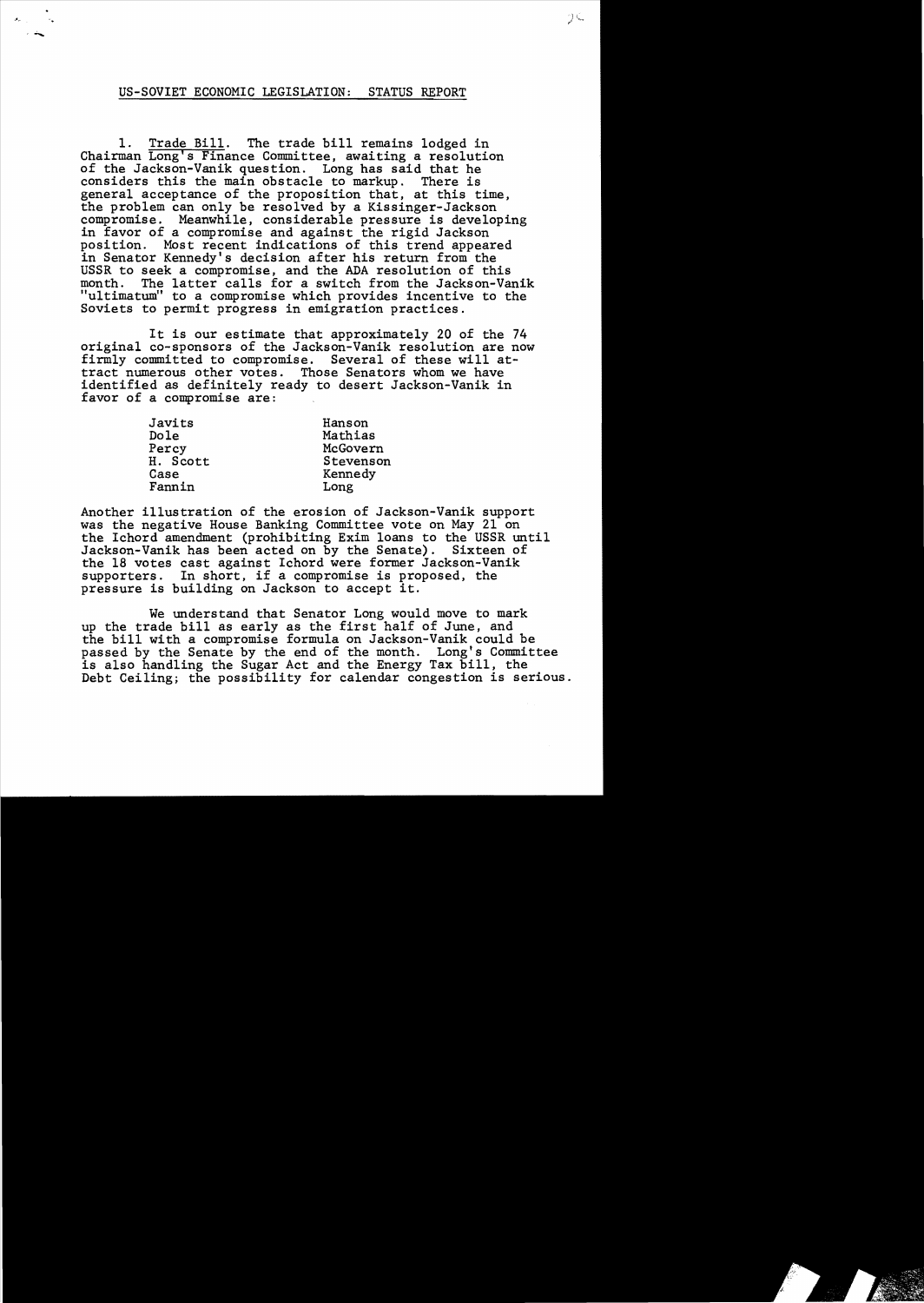Therefore, a prompt resolution of Jackson-Vanik would help prospects for Long to act on the trade bill before he becomes bogged down with these other measures.

On the other hand, if no compromise is worked out and we are unable to force an alternative solution on the Jackson supporters, the bill will be put aside by the overtaxed Finance Committee and the outlook for the bill would be very dim.

2. Exim Bank Legislation. The Exim Bank authorization bill is still in the Subcommittees of the House and Senate. Congressman Ashley's Subcommittee is prepared to vote out the Administration's bill by the 4th of June, and House floor action would be likely shortly thereafter. In the Senate, Stevenson's Subcommittee is also getting ready to mark up by the end of May. In both Houses, the likelihood of floor amendments designed to restrict the Bank's ability to operate with the USSR is inevitable unless the Jackson-Vanik problem has been resolved in the context of the trade bill. Even if this has been done, we would expect that the Exim Bank authorization legislation is likely to be encumbered in both Houses with amendments providing for either limits on the size of individual projects with the Soviet Union without first acquiring a Congressional review of the project, or prohibitions against loans for energy-<br>related projects.

The Exim Bank announcement of the \$180 million loan to the USSR for a fertilizer project so far has not generated significant criticism, perhaps reflecting extensive consultation with key Members prior to the announcement.

3. Export Controls. The Stevenson and Ashley Subcommittees are both in the process of preparing to mark up legislation for the Export Administration Act. No substantive difficulties are expected. It is possible, if export control legislation arrives on the floor before a Jackson-Vanik compromise, that this could be a vehicle for the Jackson-Vanik amendment.